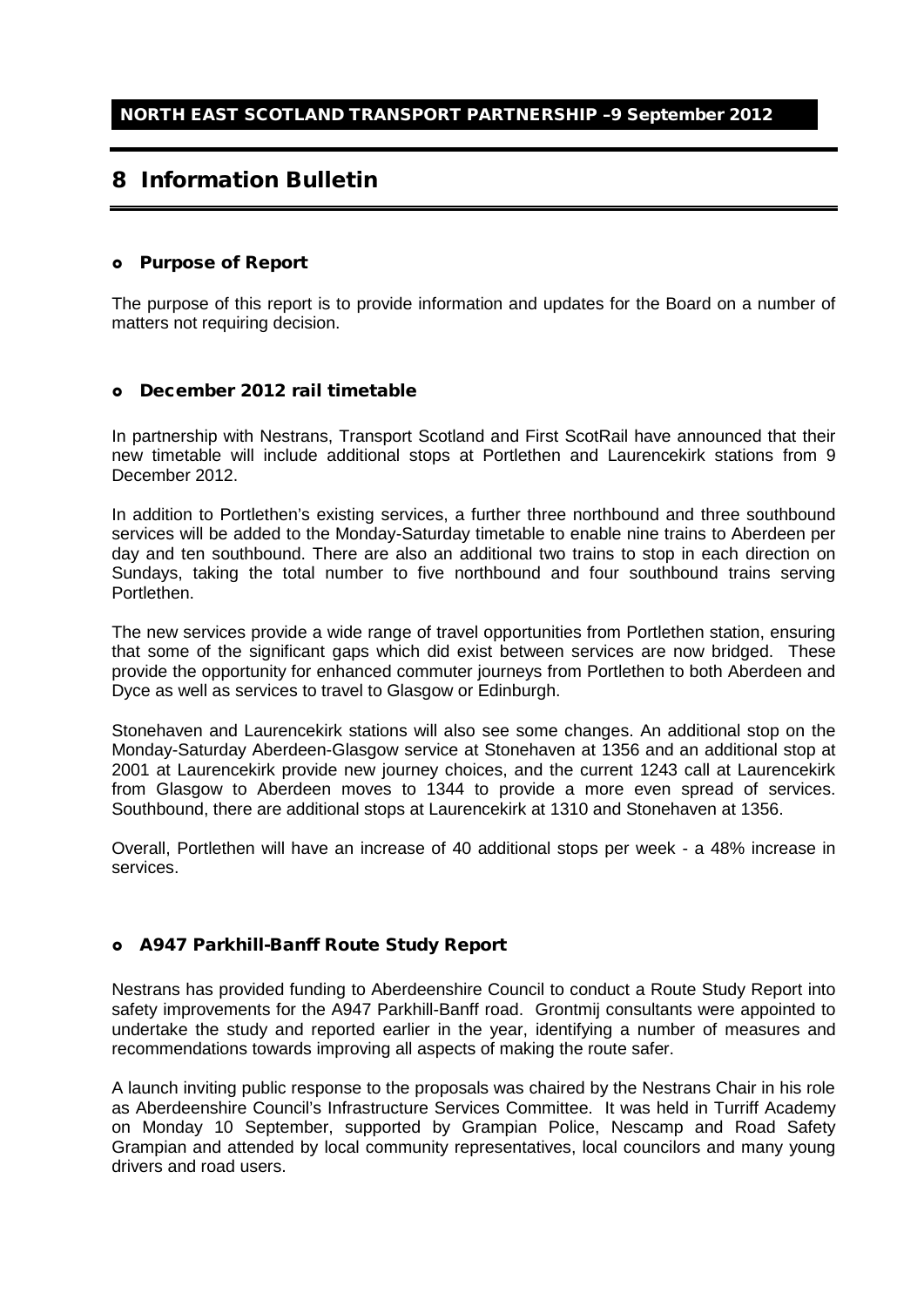The scheme has led to identifying treatments for bends, locations for lay-byes and mobile speed camera locations as well as evaluation of accidents to identify the road conditions and driver behaviours than can contribute to the route's safety record.

After consultation with communities, further reports will consider schemes and improvements which could help to improve the accident record on the route.

## Nestrans Press Releases

Since the last meeting of the Board in August there have been press releases on the following (more details can be accessed by clicking on the title):

## *13/09/2012 [Nestrans welcomes expanded North East timetable](http://www.nestrans.org.uk/362/news.html)*

Nestrans welcomed ScotRail and Transport Scotland's new national timetable, which will boost services for North East passengers – including more calls at several stations between Dundee and Aberdeen and extra Sunday services. The new timetable will come into force from Sunday  $9<sup>th</sup>$  December 2012 and will improve connectivity for the region's rail passengers by providing a more balanced spread of calls throughout the day.

Improvements to the Monday-Saturday timetable include:

- Portlethen gaining a total of five more calls a day. These include services to Inverurie and Glasgow
- Laurencekirk getting an extra service to Glasgow, and;
- Stonehaven getting an additional service to Glasgow.

On Sundays there will be two extra services from Edinburgh to Aberdeen at 9.15am and 16.05pm, as well as an additional service in the other direction, leaving Aberdeen at 12.47pm. Extra calls will also be made on the Sunday services resulting in Laurencekirk gaining 5 more calls, Portlethen 4 more calls and Stonehaven 3 more calls.

## *16/09/2012 [Getabout Cycle Roadshow at North East Events for European Mobility Week](http://www.nestrans.org.uk/363/news.html)*

Information on the events that the Getabout Cycle Roadshow would be appearing at locations throughout the North East to promote sustainable transport as part of European Mobility Week, which ran from Monday 17th September to Sunday 23rd September 2012.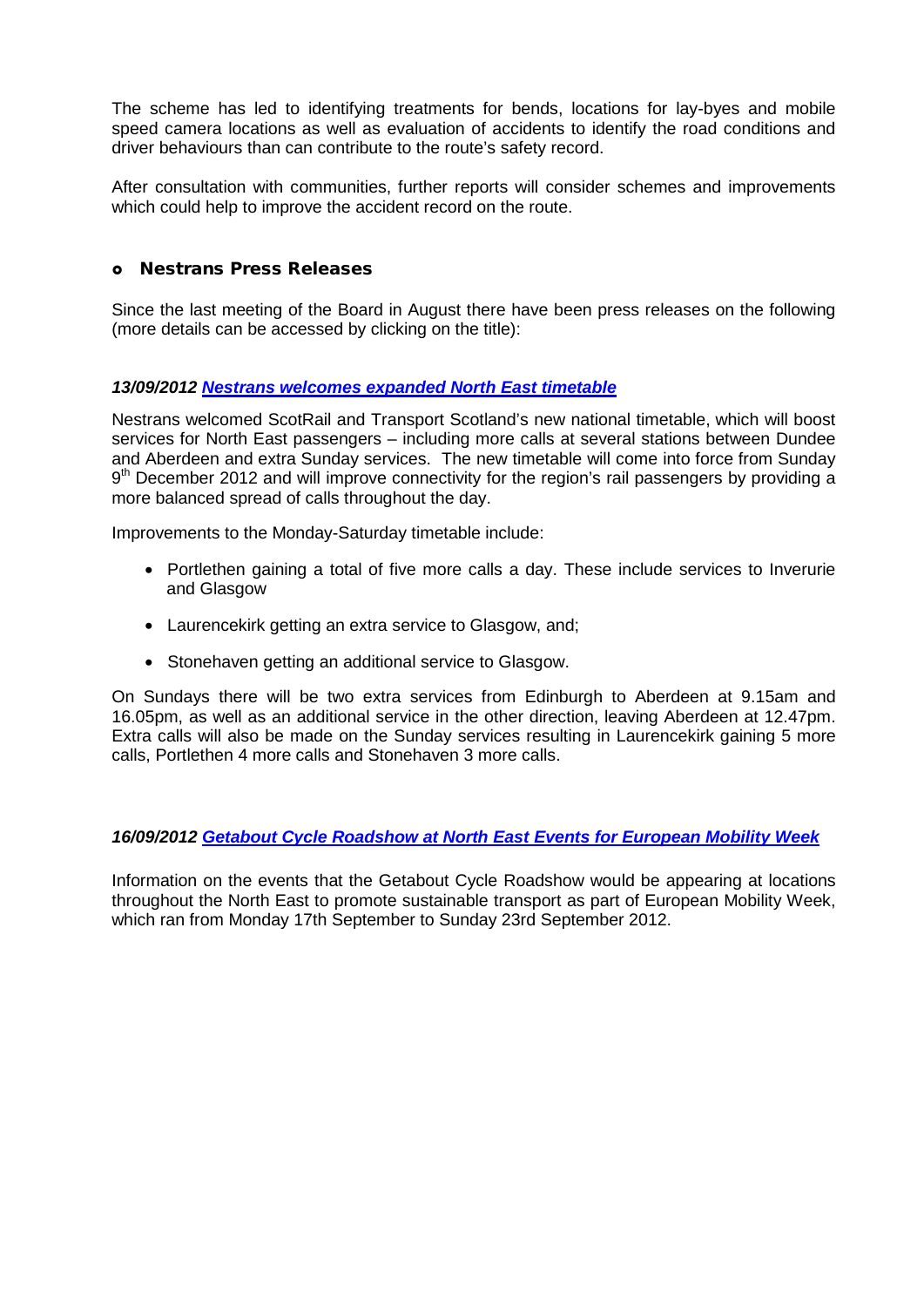# o Getabout events

# **European Mobility Week 2012**

| Mon<br>$17^{\text{th}}$<br>Sept | Longside School                                                                                                                          | 6 Classes of approx 30 children and staff                                                                                                                                                                                                   | 180          |
|---------------------------------|------------------------------------------------------------------------------------------------------------------------------------------|---------------------------------------------------------------------------------------------------------------------------------------------------------------------------------------------------------------------------------------------|--------------|
| Tue<br>18 <sup>th</sup>         | Bucksburn Academy, Aberdeen                                                                                                              | 6 classes of 30 children with additional<br>special needs children                                                                                                                                                                          | 200          |
| Wed<br>$19^{th}$                | Hazlehead School, Aberdeen                                                                                                               | 6 classes of 30 Children                                                                                                                                                                                                                    | 180          |
| Thur<br>20 <sup>th</sup>        | Aboyne<br>(Academy,<br>Primary<br>School and Nursery)                                                                                    | Several Classes of children from all 3<br>schools and additional free time and<br>lunchtime<br>children<br>including<br>special<br>needs                                                                                                    | 500          |
| Fri<br>$21^{st}$                | University of Aberdeen - student<br>association                                                                                          | Public event in car park outside the<br>Student association                                                                                                                                                                                 | 70           |
| Sat<br>$22^{nd}$                | Huntly Wellbeing Day<br>Marketmuir Car park Huntly<br>Park<br>closure<br>Car<br>for<br>European Car Free<br>Day,<br><b>Aberdeenshire</b> | Public event as part of Huntly Wellbeing<br>festival.                                                                                                                                                                                       | 70           |
| Sun<br>23 <sup>rd</sup>         | Beach Front, Aberdeen<br>Road closure for European<br><b>Car Free Day Aberdeen City</b>                                                  | Public Event the climax of European<br>Mobility Week closure of the beach prom,<br>with Stagecoach, First Aberdeen,<br>Aberdeen<br>Rickshaws, Blastads,<br>Co<br>Wheels Car Club, Air Quality team<br><b>Estimated Total Public Engaged</b> | 500<br>1,700 |

# **The Crew**

All these people made the week possible and attended some or all of the events.

| <b>Adventure Aberdeen</b>    | Liz, Ali(1), Ali(2), Alex, Graeme (1) and Graeme (2)                                                                     |
|------------------------------|--------------------------------------------------------------------------------------------------------------------------|
| <b>Aberdeen City Council</b> | Louise Napier, Will Hekelaar, Alan Simpson, Scott<br>Ramsay, Cameron, Vicky Shade, Aileen Brodie, Wendy<br>and 3 others. |
| <b>Nestrans</b>              | Don Kent and Kirsty Morrison                                                                                             |
| <b>Stagecoach</b>            | John                                                                                                                     |
| <b>First Aberdeen</b>        | Terrv                                                                                                                    |
| <b>Co Wheels</b>             | <b>Tony Archer</b>                                                                                                       |

European mobility week 2012 was a big success with 7 events over 7 days featuring the Getabout events kit and bike roadshow. There were 3 events in Aberdeenshire and 4 in Aberdeen City. The road shows featured information on all kinds of sustainable travel using the bikes to get people interested where they could be asked about their travel behaviour. The time and effort put in by staff was exceptional and once again Adventure Aberdeen and the Getabout staff worked as one team to deliver the week.